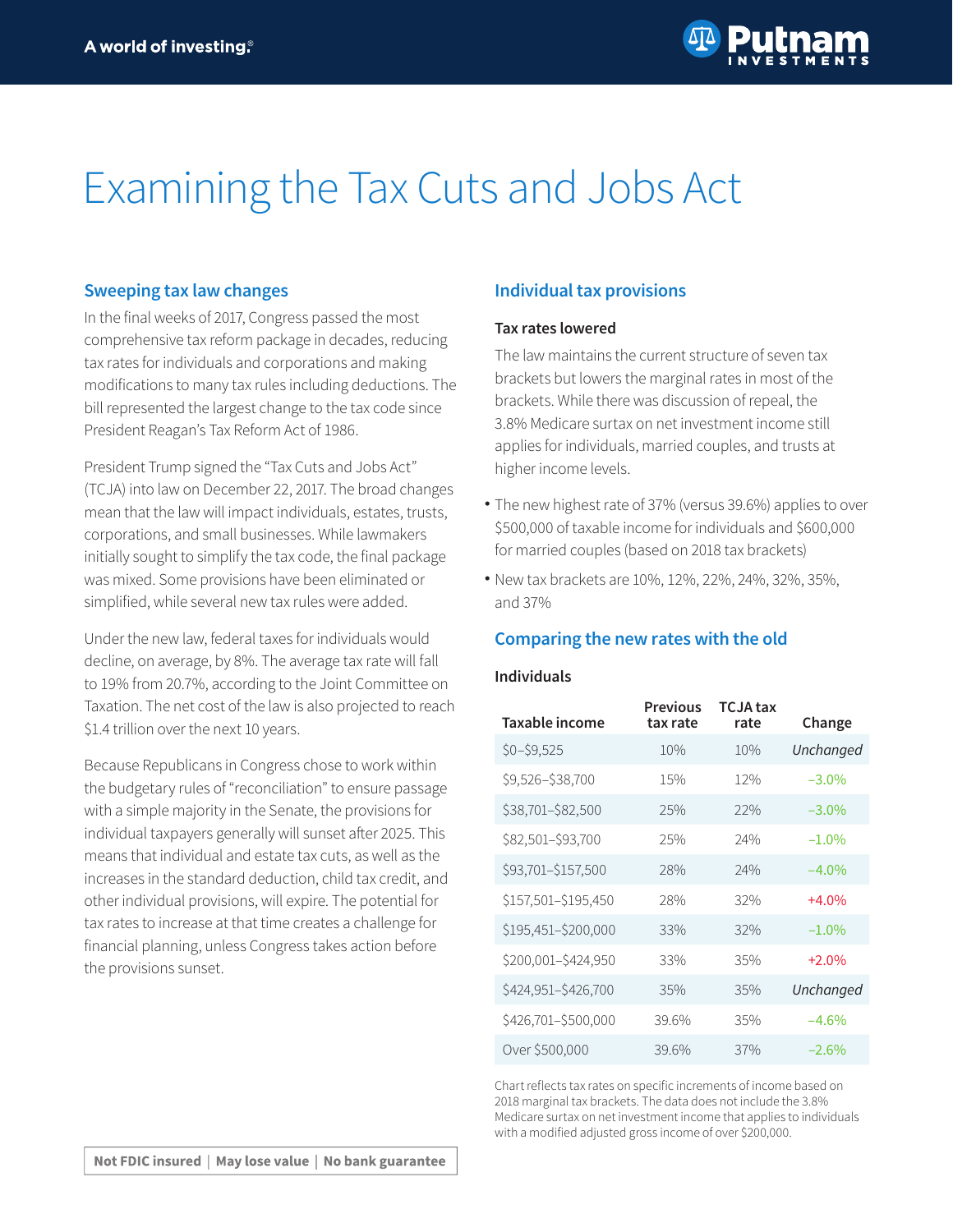#### **Married filing jointly**

| Taxable income      | Previous<br>tax rate | TCJA tax<br>rate | Change    |
|---------------------|----------------------|------------------|-----------|
| $$0 - $19,050$      | 10%                  | 10%              | Unchanged |
| \$19,051-\$77,400   | 15%                  | 12%              | $-3.0\%$  |
| \$77,401-\$156,150  | 25%                  | 22%              | $-3.0\%$  |
| \$156,151-\$165,000 | 28%                  | 22%              | $-6.0\%$  |
| \$165,001-\$237,950 | 28%                  | 74%              | $-4.0\%$  |
| \$237,951-\$315,000 | 33%                  | 24%              | $-9.0\%$  |
| \$315,001-\$400,000 | 33%                  | 32%              | $-1.0\%$  |
| \$400,001-\$424,950 | 33%                  | 35%              | $+2.0%$   |
| \$424,951-\$480,050 | 35%                  | 35%              | Unchanged |
| \$480,051-\$600,000 | 39.6%                | 35%              | $-4.6%$   |
| Over \$600,000      | 39.6%                | 37%              | $-2.6%$   |

Chart reflects tax rates on specific increments of income based on 2018 marginal tax brackets. The data does not include the 3.8% Medicare surtax on net investment income that applies to couples with a modified adjusted gross income of over \$250,000.

#### **Capital gains and qualified dividend tax rates unchanged**

The new law does not change the tax rates for capital gains and qualified dividend income. However, tax rates on qualified dividends and long-term capital gains are not specifically aligned by a marginal income tax bracket, but instead by income thresholds. Previously, taxpayers in the 10% and 15% marginal income tax brackets were subject to zero tax, those in the 25%/28%/33%/35% brackets were subject to a 15% tax rate, and taxpayers in the highest bracket of 39.6% were subject to a 20% tax rate.

| <b>Individuals</b> | Married/filing jointly | Tax rate |
|--------------------|------------------------|----------|
| $$0 - $38,600$     | $$0 - $77,200$         | $0\%$    |
| \$38,601-\$425,800 | \$77,201-\$479,000     | 15%      |
| Over \$425,800     | Over \$479,000         | 20%      |

Income thresholds are based on 2018 tax figures. Does not include the 3.8% Medicare surtax on net investment income that applies to single taxpayers with a modified gross income over \$200,000 (\$250,000 for couples).

# **Key changes to deductions**

| <b>Standard deduction</b>      | Nearly doubled to \$12,000 for individuals and \$24,000 for married couples; elderly or blind still<br>receive an additional deduction of \$1,300 for married taxpayers (for each spouse meeting the<br>applicable criterion). The additional amount for single individuals is \$1,600. (Note that, for 2021,<br>the standard deduction is now \$12,500 for individuals and \$25,100 for married couples) |
|--------------------------------|-----------------------------------------------------------------------------------------------------------------------------------------------------------------------------------------------------------------------------------------------------------------------------------------------------------------------------------------------------------------------------------------------------------|
| Mortgage interest              | Deduction of interest on up to \$750,000 of aggregate mortgage debt used to build, acquire,<br>or improve a property (including interest on a HELOC). Grandfather provision applies to debt<br>acquired prior to December 15, 2017; allows interest on up to \$1 million to be deducted                                                                                                                   |
| State and local taxes          | Capped at an aggregate total of \$10,000 (state/local income or sales taxes, local property taxes)                                                                                                                                                                                                                                                                                                        |
| <b>Medical expenses</b>        | Expanded by reducing threshold of when taxpayers can begin deducting expenses to 7.5%<br>of adjusted gross income (AGI) (from 10% previously)                                                                                                                                                                                                                                                             |
| <b>Charitable deduction</b>    | Maximum annual contribution (applied for donating cash to a public charity) increased from<br>50% of adjusted gross income (AGI) to 60% of AGI                                                                                                                                                                                                                                                            |
| Miscellaneous 2%<br>deductions | Eliminated. Some examples include unreimbursed employment expenses, union or professional<br>dues, investment fees, and tax preparation fees                                                                                                                                                                                                                                                              |
| Moving expenses                | Eliminated, except for members of the armed services                                                                                                                                                                                                                                                                                                                                                      |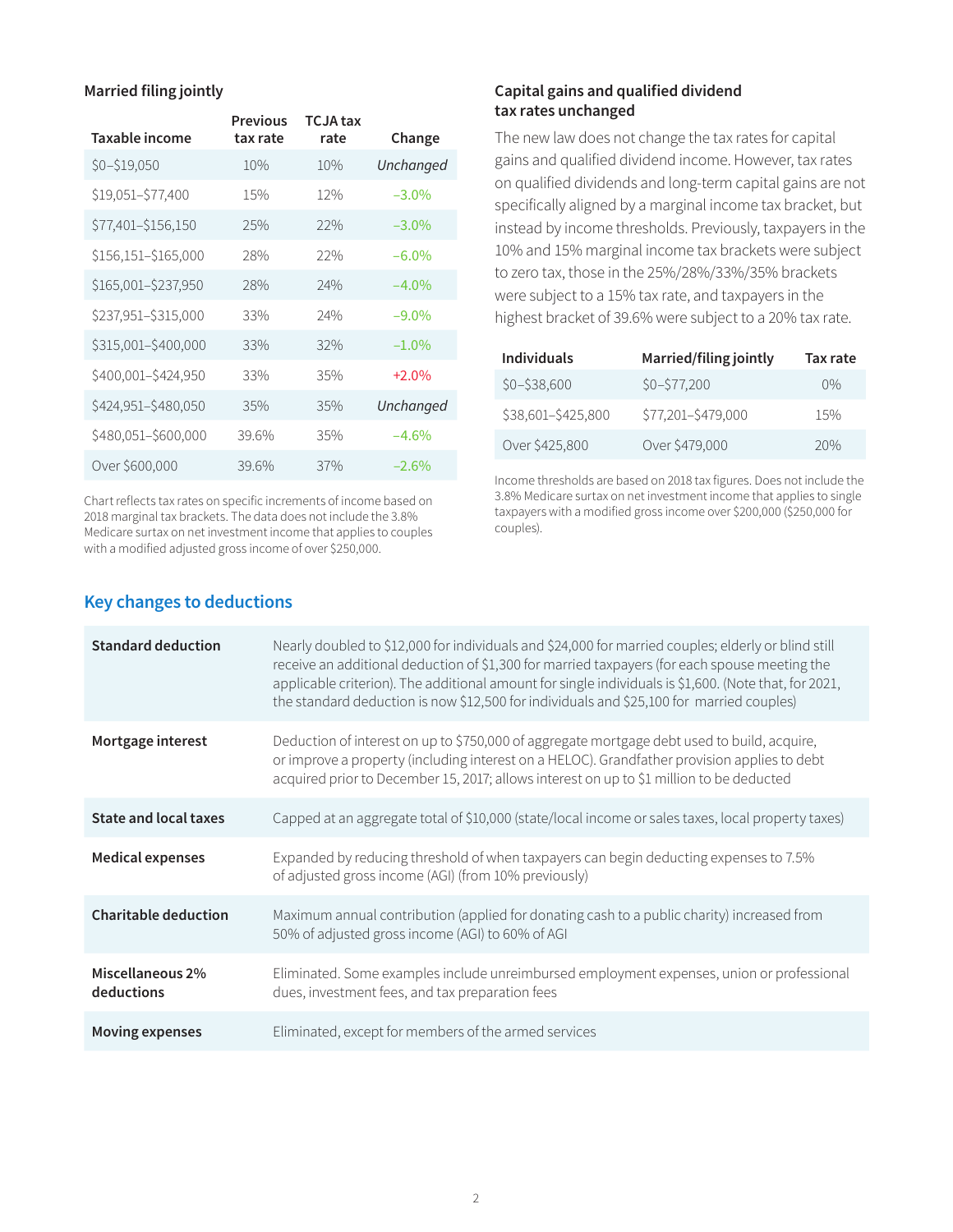## **Significant changes to deductions and exemptions**

In order to provide revenue to offset the decrease in marginal rates, many popular deductions were either eliminated or scaled back *(see chart on previous page)*. The law provides for a near doubling of the existing standard deduction for individuals and married couples, while the personal exemption has been repealed.

In fact, with the higher standard deduction, it is estimated that less than 10% of taxpayers will itemize deductions on their tax return going forward, down from about 30% that itemize today.

## **Child tax credit (CTC) expanded**

While the loss of personal exemptions will impact families with children, many will benefit from an expanded child tax credit. A significant increase in the income threshold triggering a phaseout will allow more individuals and married couples to take advantage of the credit.

The higher CTC, however, like other individual tax provisions, will expire after 2025.

| Amount of the<br>tax credit | Increased to \$2,000 (from \$1,000)<br>for "qualifying children" (generally<br>under age 17 at the end of the year).<br>Additional \$500 tax credit applies<br>to other dependents who are not<br>qualifying children (e.g., dependent<br>children age 17 and older) |
|-----------------------------|----------------------------------------------------------------------------------------------------------------------------------------------------------------------------------------------------------------------------------------------------------------------|
| Income<br>phaseout          | Increased significantly to \$200,000<br>for individuals and \$400,000 for<br>married/filing jointly (from \$75,000 and<br>\$110,000, respectively)                                                                                                                   |

Consider this example that illustrates the combined effects of a higher standard deduction, the elimination of personal exemptions, an expanded CTC, and lower brackets.

### **Loss of personal exemption versus expanded CTC and higher standard deduction**

- Family of four with two children under age 17 •
- 28% marginal tax bracket under previous tax system; 24% TCJA tax bracket
- Claiming standard deduction •

|                       | Previous system | <b>TCJA</b>  |
|-----------------------|-----------------|--------------|
| Adjusted gross income | \$200,000       | \$200,000    |
| Standard deduction    | $-$ \$13,000    | $-$ \$24,000 |
| Personal exemptions   | $-$16,600$      | \$0          |
| Taxable income        | \$170,400       | \$176,000    |
| <b>Taxes owed</b>     | \$34,335        | \$30,819     |
| Child tax credit      | Ś0              | $-54,000$    |
| Net taxes             | \$34,335        | \$26,819     |

Calculation is based on comparison of 2017 to 2018 tax rates.

## **The individual alternative minimum tax (AMT) remains, with modifications**

The combined effect of increasing the AMT exemption amount and the income phaseout before the exemption amount is reduced or eliminated entirely will result in fewer AMT taxpayers. In fact, according to the Tax Policy Center, the total number of AMT taxpayers is projected to decrease from roughly 5 million each year to 200,000. The AMT exemption amount is the amount that a taxpayer is allowed to deduct from alternative minimum taxable income before calculating the taxpayer's AMT liability.

| <b>Higher AMT</b>                                     | \$70,300 for individuals (from \$55,400)                                                                                                                                                                                                             |
|-------------------------------------------------------|------------------------------------------------------------------------------------------------------------------------------------------------------------------------------------------------------------------------------------------------------|
| exemption                                             | and \$109,400 if married/ filing jointly or                                                                                                                                                                                                          |
| amount                                                | a surviving spouse (from \$86,200)                                                                                                                                                                                                                   |
| The phaseout<br>for the AMT<br>exemption<br>increased | Increased to \$500,000 of AMT income<br>for individuals and \$1,000,000 if<br>married/filing jointly or a surviving<br>spouse (previous figures were \$123,100<br>for individuals and \$164,100 if married/<br>filing jointly or a surviving spouse) |

Figures referenced represent 2018 tax figures.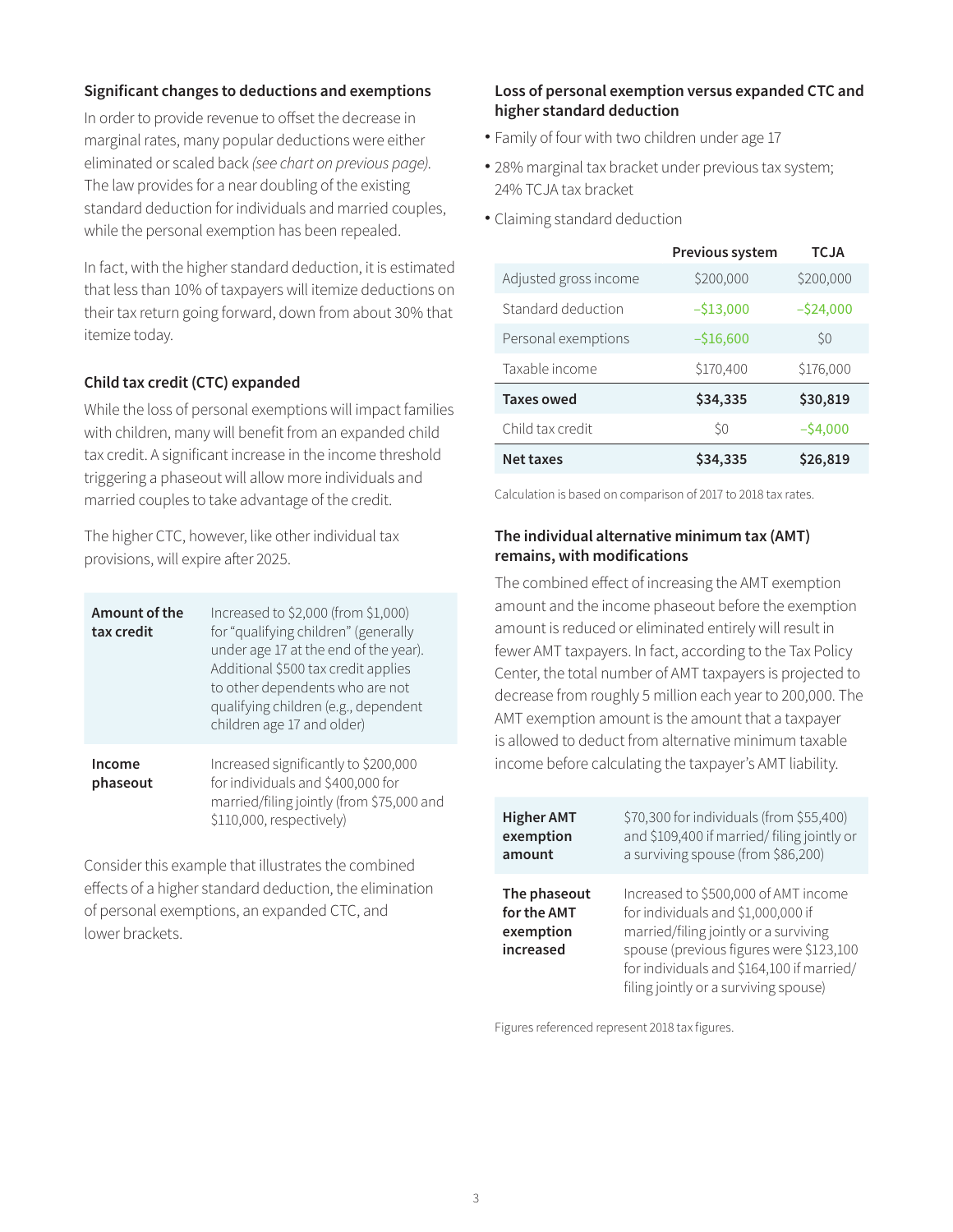### **Other key areas affecting individual taxpayers**

- Beginning in 2018, annual inflation adjustments will be based on a formula that generally results in a lower inflation figure ("chained" CPI versus standard CPI) in certain cases.
- The option to recharacterize, or "undo," a Roth IRA conversion is eliminated.
- While lawmakers discussed the idea of requiring stock sellers to use the first-in, first-out (FIFO) method for calculating cost basis, this provision was not included in the final version.
- For itemized deductions that remain, there are no phaseouts at higher income levels (that is, the "Pease" rule is repealed).
- 529 college savings plans are expanded account owners can utilize up to \$10,000 annually to cover K–12 tuition.
- Alimony payments are no longer deductible, and alimony received is not considered taxable income (effective January 1, 2019; divorces finalized before 2019 are grandfathered).

## **Estate and gift tax provisions**

#### **New rules lessen the estate tax burden**

While the original House bill called for the repeal of the estate tax, the final legislation retains the tax with modifications. The unified, lifetime exclusion for estates and gifts is nearly doubled, which will significantly reduce the number of taxable estates.

Under the new rules, less than 2,000 estates would be taxable, according to the Joint Committee on Taxation. Under the 2017 exemption amounts, about 5,000 estates would have owed estate taxes.

# **Estate and gifts\***

| Lifetime exclusion | Doubled to \$11.18 million for  |
|--------------------|---------------------------------|
| amount             | estates, gifts, and generation- |
|                    | skipping tax transfers (GST)    |

Maximum estate and gift tax rate remains 40%, and the annual gift 1 exclusion is \$15,000.

Married couples with less than \$22 million in net worth will generally escape the federal estate tax.

For 2021, the lifetime exclusion is \$11.7 million per individual.

However, even though estate and gift taxes may not apply, investors still need to address other important areas of estate planning including key documents such as wills, powers of attorney, strategies to avoid probate, and, depending on residency, planning for estate taxes at the state level. Twelve states and the District of Columbia have an estate tax (though many of those states have exclusion amounts tagged to the federal level), and six states have an inheritance tax. Maryland has both.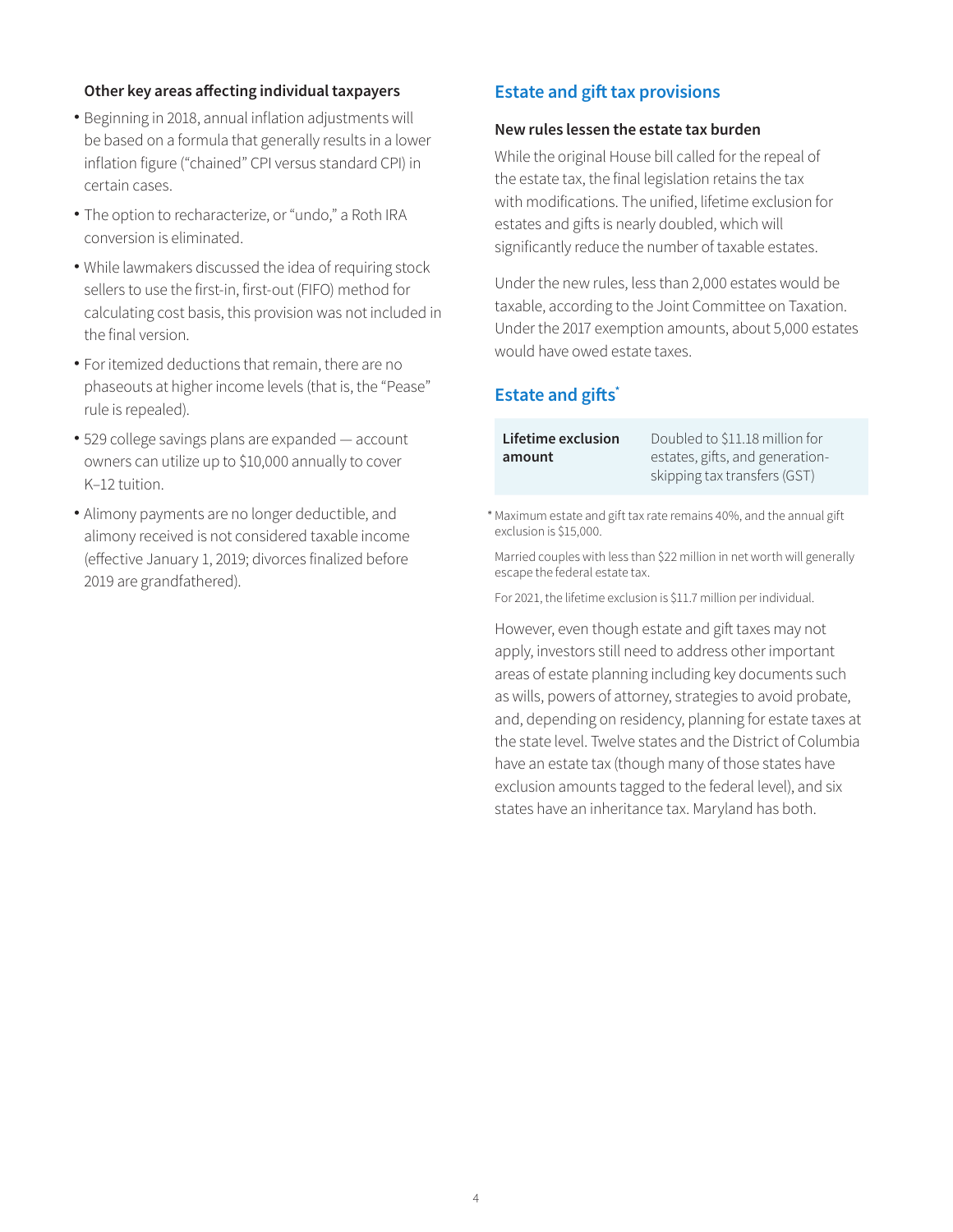# **Business-related provisions**

### **Overhaul of corporate tax code**

Corporate taxation changes dramatically as tax rates are lowered — from a maximum of 35% to a flat rate of 21%, as well as by transitioning from a "worldwide" system of taxation to a mostly "territorial" system. The territorial system means that, generally, only corporate earnings in the United States will be subject to tax, as opposed to earnings worldwide.

Proponents of the measure note that the new structure better aligns the United States with most developed nations.

# **Highlights of provisions affecting corporations**

| Enhanced<br>expensing<br>for capital<br>expenditures  | Corporations can apply 100%<br>expensing on capital expenditures<br>(with some exclusions, such as<br>property used in a real property<br>trade or business) over the next<br>five years, with a gradual phaseout<br>afterwards.* There are also<br>enhanced expensing rules for small<br>businesses <sup>t</sup> |
|-------------------------------------------------------|-------------------------------------------------------------------------------------------------------------------------------------------------------------------------------------------------------------------------------------------------------------------------------------------------------------------|
| <b>Lower deduction</b><br>for interest<br>payments    | Deduction for net interest payments<br>on debt allocable to a trade or<br>business is generally limited to a<br>maximum of 30% of adjusted taxable<br>income, subject to certain exceptions<br>and exclusions                                                                                                     |
| Overseas profits<br>are "deemed"<br>to be repatriated | Profits held overseas are repatriated<br>at a tax rate of 15.5% for cash and<br>8% for non-liquid assets                                                                                                                                                                                                          |

New expensing guidelines apply to qualified property purchased 1 after September 27, 2017.

For property placed in service in tax years beginning after 2 December 31, 2017, the maximum amount a taxpayer may expense under Code Sec. 179 is increased from \$500,000 to \$1 million.

## **New tax rules for small businesses operating as pass-through entities**

- Most businesses in the United States are not large corporations, but are structured as "pass through" entities such as S Corps, LLCs, partnerships, and sole proprietorships. While the marginal tax rates for individuals and married couples apply (with a maximum of 37%), many of these businesses will benefit from a new 20% deduction of qualified business income (QBI).
- Specific service businesses, such as health, law, and professional services, may be limited in claiming this deduction, depending on their income.
- A late change in the legislation removed engineering and architecture professions from being considered "specified service businesses."

| Taxable income of<br>\$157,000 (individuals)<br>or \$315,000 (married/<br>filing jointly) or less                          | 20% deduction available<br>(including service<br>businesses)                                                                                                      |
|----------------------------------------------------------------------------------------------------------------------------|-------------------------------------------------------------------------------------------------------------------------------------------------------------------|
| Over \$157,500 but<br>under \$207,500<br>(individuals) or<br>\$315,000 but under<br>\$415,000 (married/<br>filing jointly) | 20% deduction available to<br>non-service businesses subject<br>to a wage limitation; <sup>†</sup> deduction<br>begins to be phased out for<br>service businesses |
| At least \$207,500<br>(individuals) or<br>\$415,000 (married/<br>filing jointly)                                           | No deduction for specified<br>service business. Other<br>businesses can qualify for a<br>deduction equal to 20% of<br>qualified business income <sup>t</sup>      |

The deduction may be subject to a wage limitation based on total 3 wages paid or a combination of wages paid and unadjusted basis of property held by the business.

These figures are 2018 tax figures and do not reflect inflation adjustments for 2021 tax year.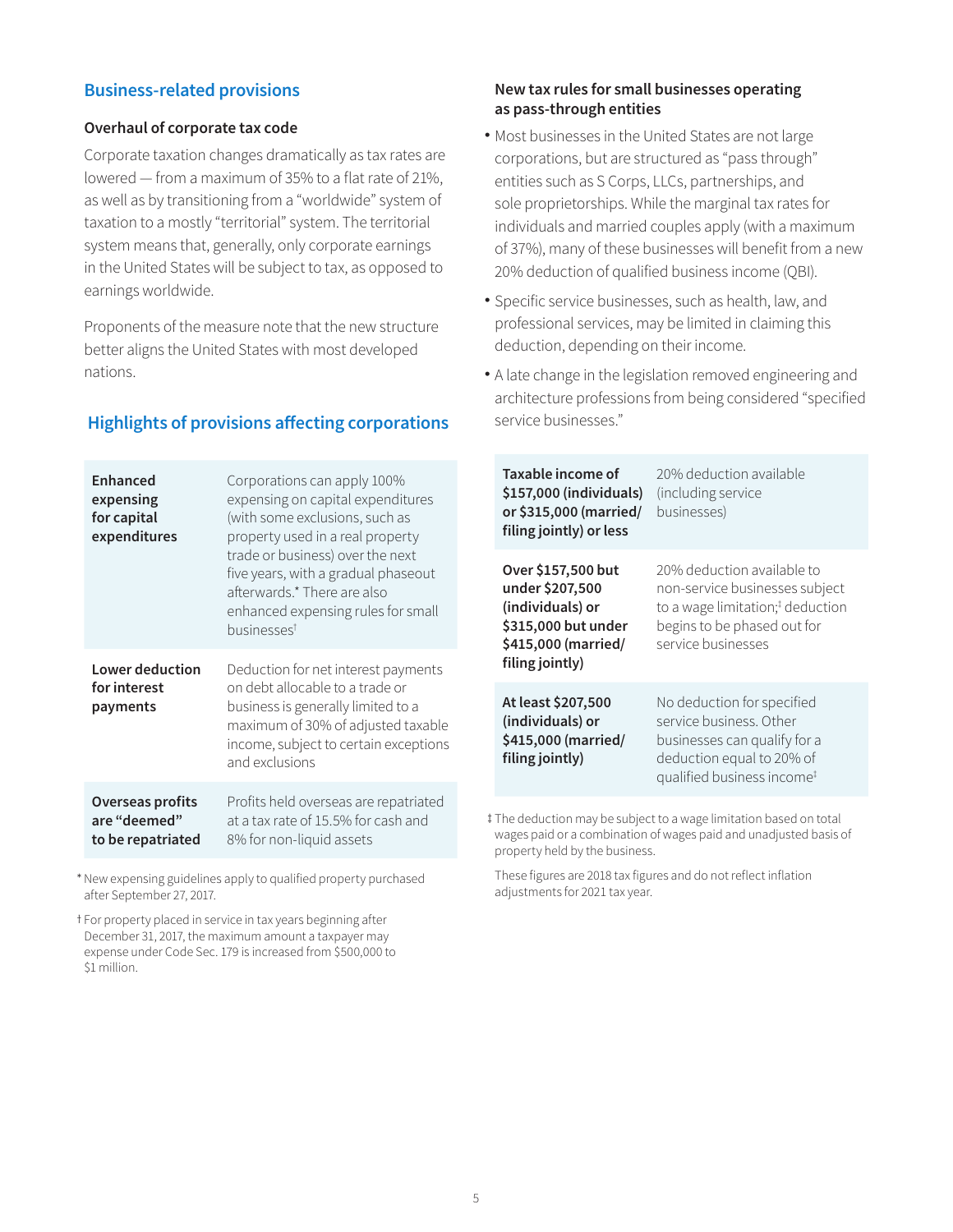# **Planning considerations**

#### **Individuals**

**Municipal bonds still attractive for many investors.** Even with marginal rates decreasing, many high income taxpayers may find municipal bonds attractive as a source of tax-free income, particularly as the 3.8% surtax on net investment income still applies.

**Understanding tax brackets will drive strategies.** Taxpayers will want to assess the impact of the new rates and brackets on their personal situation. This will help drive decisions around tactical timing of income, losses, and deductions, as well as other strategies such as Roth IRA conversions.

**Assess new rules on mortgage interest deductions.** Homeowners should be aware of the new rules limiting the mortgage deduction as well as the potential loss of the tax benefit on HELOCs as a liquidity option.

**Consider timing strategies for charitable donations.** Taxpayers — especially those who are committed to regular charitable donations — may see the appeal of "lumping" deductions into one year and itemizing deductions on the tax return for that particular year. For example, instead of making consistent charitable gifts each year, consider making a large gift in one year or funding a donor-advised fund if that allows you to itemize deductions on your tax return. In other years, claim the expanded standard deduction.

Residents in high-property tax states may benefit from relocation. Those living in high income and property tax states may consider a change in domicile, especially if they own another home in a state with lower taxes.

**Donate to charities using the Charitable IRA rollover provision.** IRA owners (age 70½ and older) may benefit from directing charitable gifts of up to \$100,000 from their IRA and claiming the higher standard deduction.

**More flexibility for 529 college savings plans.** Families planning for education should consider expanding use of their 529 plans since funds (up to \$10,000 annually) can be utilized for K–12 tuition expenses.

**Carefully assess Roth IRA conversions.** Roth IRA conversions need to be closely analyzed since the recharacterization provision, which allowed investors to reverse a conversion, is no longer available.

#### **Estate planning**

**Estate planning remains critical.** While estate and gift taxes may be less of a concern for most families, careful planning is still needed to transfer wealth efficiently. This includes avoiding probate; contingency planning with documents such as wills, powers of attorney, and health-care proxies; and updating beneficiary designations regularly.

**Be mindful of state estate taxes.** Address potential state estate or inheritance taxes. Even though fewer estates will be subject to federal estate tax, approximately 12 states have different rules involving taxation of estates and gifts, including exemption amounts below the federal threshold.

**Plan for low cost-basis property.** Maximize the continued benefit of stepped-up cost basis when property is transferred at death. For example, careful consideration should be made around lifetime gifts that may jeopardize a step-up in cost basis on property at death. When property is gifted, the party receiving the gift generally assumes the original cost basis.

**Certain trusts may help mitigate state income tax liability.** Consider certain trusts (such as incomplete gift non-grantor trusts) that may help those living in high-tax states shift income to states without state income taxes.

**Utilize trusts to take advantage of deductions.** Create trusts to own certain property and utilize deductions that may be eliminated or reduced for individual taxpayers, such as the deduction for investment fees.

**Tax rules may reverse after 2025.** Since the changes are scheduled to sunset after 2025, it is critical to work with a qualified estate planning professional on the possibility of the rules reversing at that point.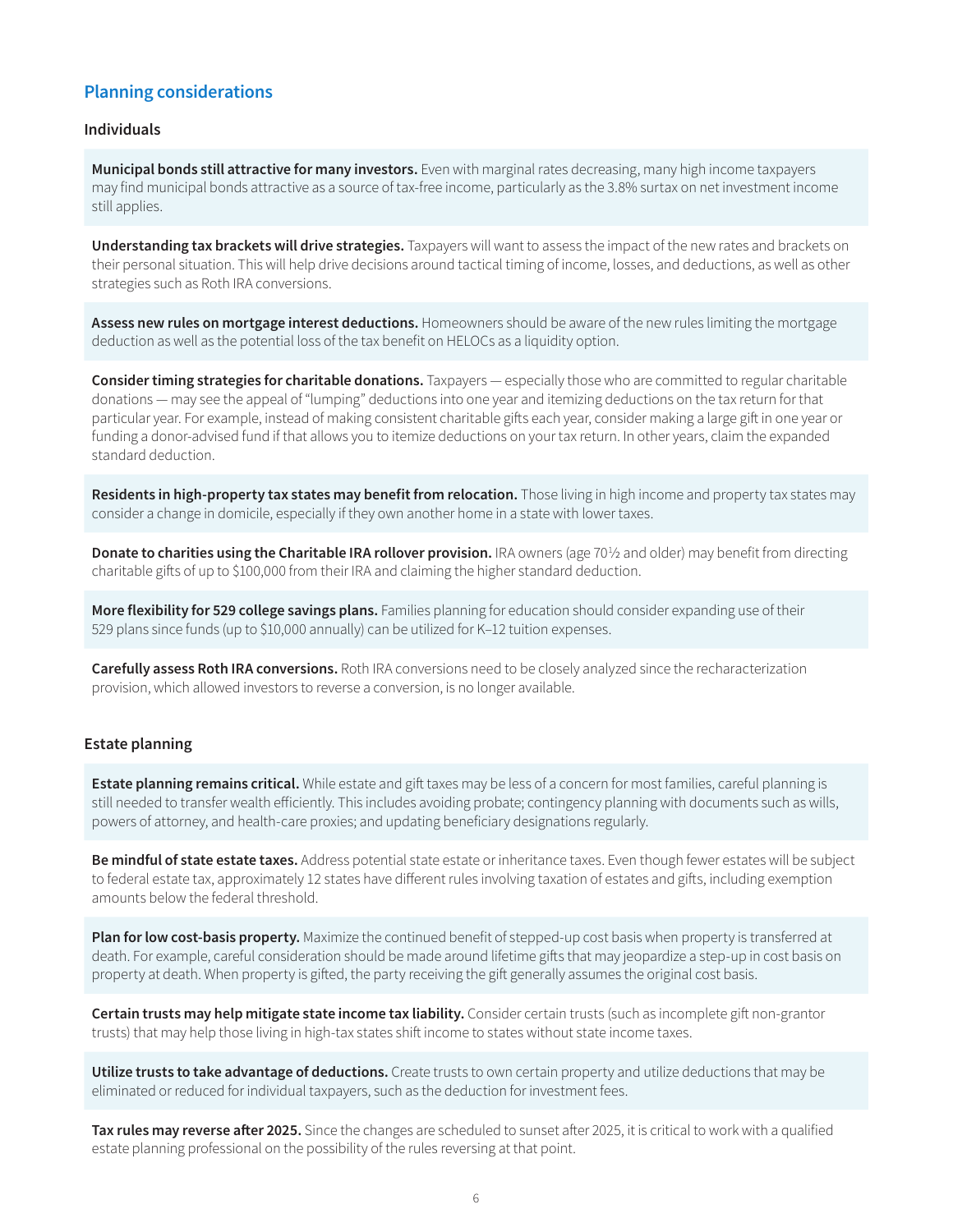#### **Business owners**

**Evaluate the tax status of the business.** Given the changes, business owners may want to consider what type of business structure or taxation method makes the most sense from a tax perspective. For example, an LLC can choose to be taxed as a flow-through partnership or as a C corporation.

**Work with a tax expert to make the most of the new 20% deduction.** The 20% deduction for qualified business income (QBI) is a new addition to the tax code so business owners should take steps to understand how it works, and how timing of income and other actions may impact the deduction — both positively and negatively.

# **The role of advice**

With significant changes across most tax rules, individual investors as well as business owners may consider the importance of seeking professional advice in evaluating financial plans. Individuals accustomed to itemizing deductions, for example, will want to assess the impact of losing certain deductions and evaluate strategies on how to best achieve tax efficiency. Estate plans should be reviewed given the doubling of the exclusion amount. Business owners have access to a new 20% deduction for qualified business income and will want to learn how to optimize this deduction. With new rules around the taxation of pass-through income, some business owners may want to take a comprehensive look at their existing business structure for potential changes.

Since many of the provisions for individual taxpayers will expire after 2025, it is critical to consider how that possibility may affect planning strategies today given the possibility that the rules will change in the future.